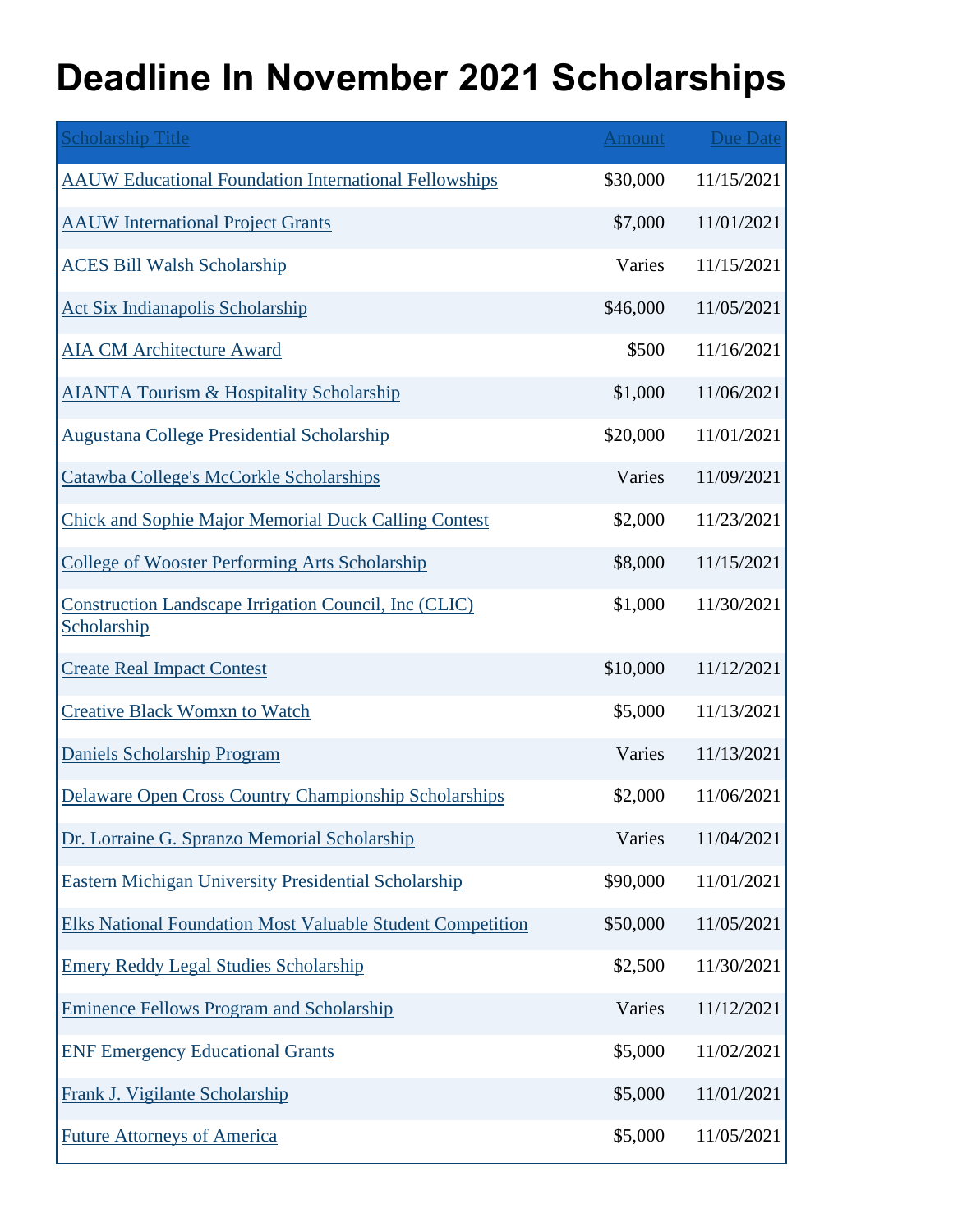| <b>Scholarship Title</b>                                                  | <b>Amount</b> | Due Date   |
|---------------------------------------------------------------------------|---------------|------------|
| <b>Good Tidings Community Service Scholarship</b>                         | \$10,000      | 11/06/2021 |
| <b>Greenhouse Scholars Program</b>                                        | \$20,000      | 11/01/2021 |
| <b>IGDA Scholars Program</b>                                              | Varies        | 11/27/2021 |
| <b>IIE Society for Health Systems Scholarship</b>                         | \$1,000       | 11/15/2021 |
| <b>Illinois Tech Camras Scholars Program</b>                              | Varies        | 11/15/2021 |
| Inclusion in Action Scholarship & Internship                              | \$25,000      | 11/30/2021 |
| <b>IU Dean's Scholarship</b>                                              | \$11,000      | 11/01/2021 |
| Jack Kent Cooke Foundation Undergraduate Transfer<br>Scholarship          | Varies        | 11/20/2021 |
| Joseph A. Towles African Study Abroad Scholarship                         | \$10,000      | 11/14/2021 |
| Kaiser Permanente Northern California Medical Student<br>Scholarship      | \$5,000       | 11/30/2021 |
| Krystle Campbell Scholarship - UMass                                      | Varies        | 11/01/2021 |
| <b>Linda Thompson Memorial Scholarship</b>                                | \$1,000       | 11/01/2021 |
| Marina Landscape Scholarship                                              | \$2,500       | 11/30/2021 |
| Mary P. Oenslager Scholastic Achievement Awards (SAA)                     | \$6,000       | 11/30/2021 |
| <b>Mas Family Scholarship Program</b>                                     | Varies        | 11/04/2021 |
| Megan Thee Stallion's Don't Stop Scholarship                              | \$10,000      | 11/01/2021 |
| Michigan American Legion High School Oratorical Contest                   | \$20,000      | 11/20/2021 |
| <b>MMUF Dissertation Grants</b>                                           | \$25,000      | 11/29/2021 |
| Nacca Scholarship                                                         | Varies        | 11/20/2021 |
| <b>National Buckeye Scholarship</b>                                       | \$13,500      | 11/01/2021 |
| <b>National GEM Consortium Fellowships</b>                                | \$16,000      | 11/15/2021 |
| NC State College of Natural Resources Forest Biomaterials<br>Scholarships | \$11,500      | 11/01/2021 |
| <b>NCWIT Award for Aspirations in Computing</b>                           | Varies        | 11/05/2021 |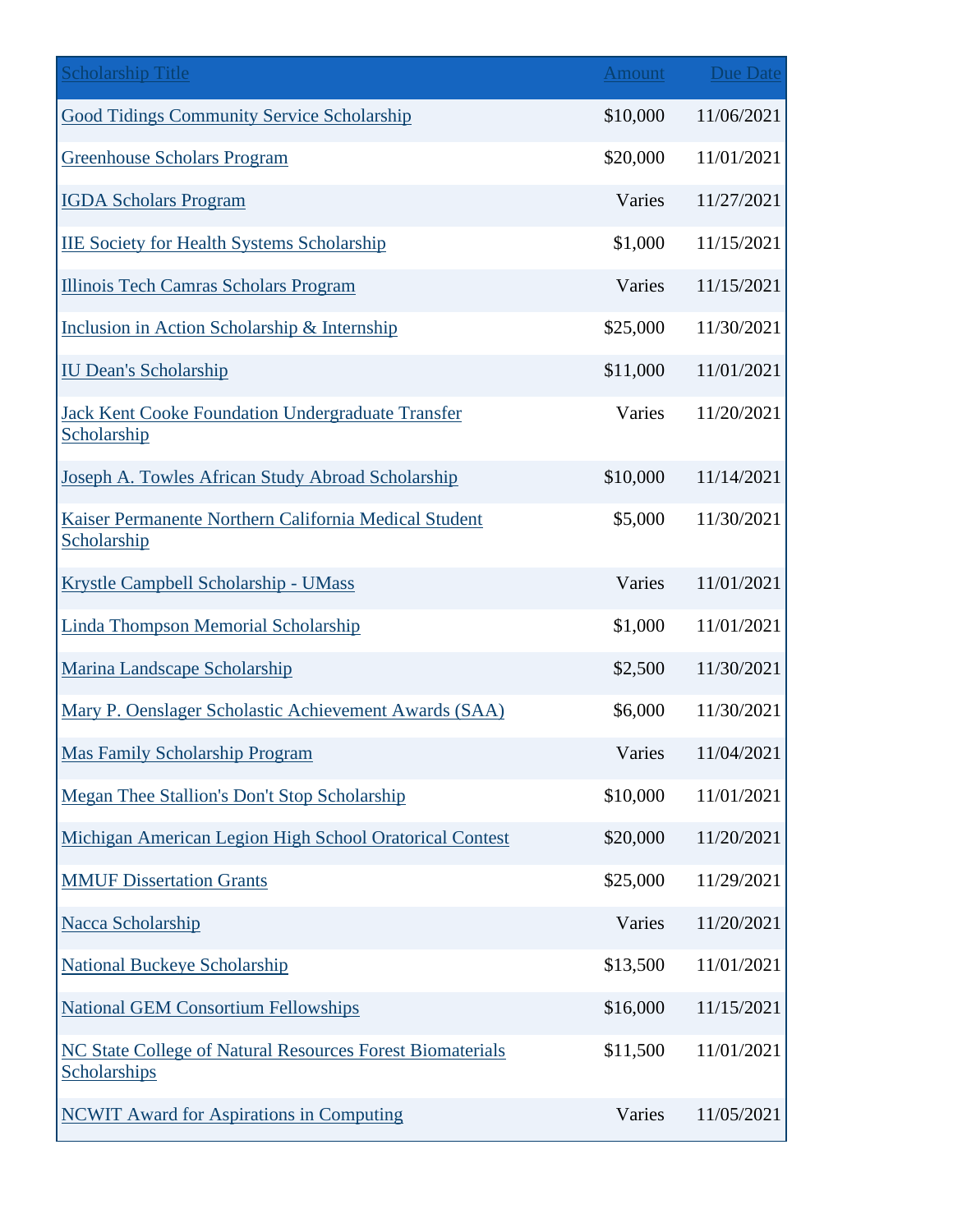| <b>Scholarship Title</b>                                                                         | <b>Amount</b> | <b>Due Date</b> |
|--------------------------------------------------------------------------------------------------|---------------|-----------------|
| <b>New York State Senate Undergraduate Program</b>                                               | \$6,600       | 11/01/2021      |
| Nicholas and Helena Patti Foundation Scholarship                                                 | \$6,500       | 11/01/2021      |
| <b>Ohio Spartan Grant</b>                                                                        | \$10,000      | 11/01/2021      |
| <b>OHM Advisors Diversity Scholarship</b>                                                        | \$1,000       | 11/30/2021      |
| <b>Packaging Engineer Scholarship</b>                                                            | \$2,000       | 11/02/2021      |
| Penn State Barry H. Marshal Scholarship                                                          | Varies        | 11/20/2021      |
| Penn State Bruce Miller and Dean LaVigne Trustee Scholarship                                     | Varies        | 11/20/2021      |
| Pennsylvania Spartan Grant                                                                       | \$10,000      | 11/01/2021      |
| Peter K. New Award                                                                               | \$3,000       | 11/30/2021      |
| <b>Platinum Chiropractic Student Scholarship</b>                                                 | \$5,000       | 11/20/2021      |
| <b>Prudential Spirit of Community Awards</b>                                                     | \$5,000       | 11/15/2021      |
| <b>Pulliam Journalism Fellowship</b>                                                             | Varies        | 11/01/2021      |
| Regeneron Science Talent Search Scholarship                                                      | \$250,000     | 11/12/2021      |
| Robertson Scholars Leadership Program - High School Students                                     | Varies        | 11/15/2021      |
| Scholarship Foundation of Santa Barbara Honors Scholarships                                      | Varies        | 11/15/2021      |
| <b>SchoolHouse Connection Youth Scholarship Program</b>                                          | \$2,000       | 11/10/2021      |
| <b>SHAPE America Bill Kane Undergraduate Scholarship</b>                                         | \$1,000       | 11/15/2021      |
| <b>Sharp Index Scholarship</b>                                                                   | \$1,000       | 11/09/2021      |
| Soroptimist's Live Your Dream Award                                                              | \$16,000      | 11/15/2021      |
| Sportsmanship in eSports Scholarship                                                             | \$2,500       | 11/02/2021      |
| <b>Stewardship Scholarship Essay Contest</b>                                                     | \$1,000       | 11/29/2021      |
| The Adrienne L. Green Scholarship                                                                | \$5,000       | 11/02/2021      |
| The Dennis Lehane Fellowship for Fiction                                                         | \$1,000       | 11/04/2021      |
| The Jacqueline Woodson Fellowship for a Young People's<br>Writer of African or Caribbean Descent | \$1,000       | 11/04/2021      |